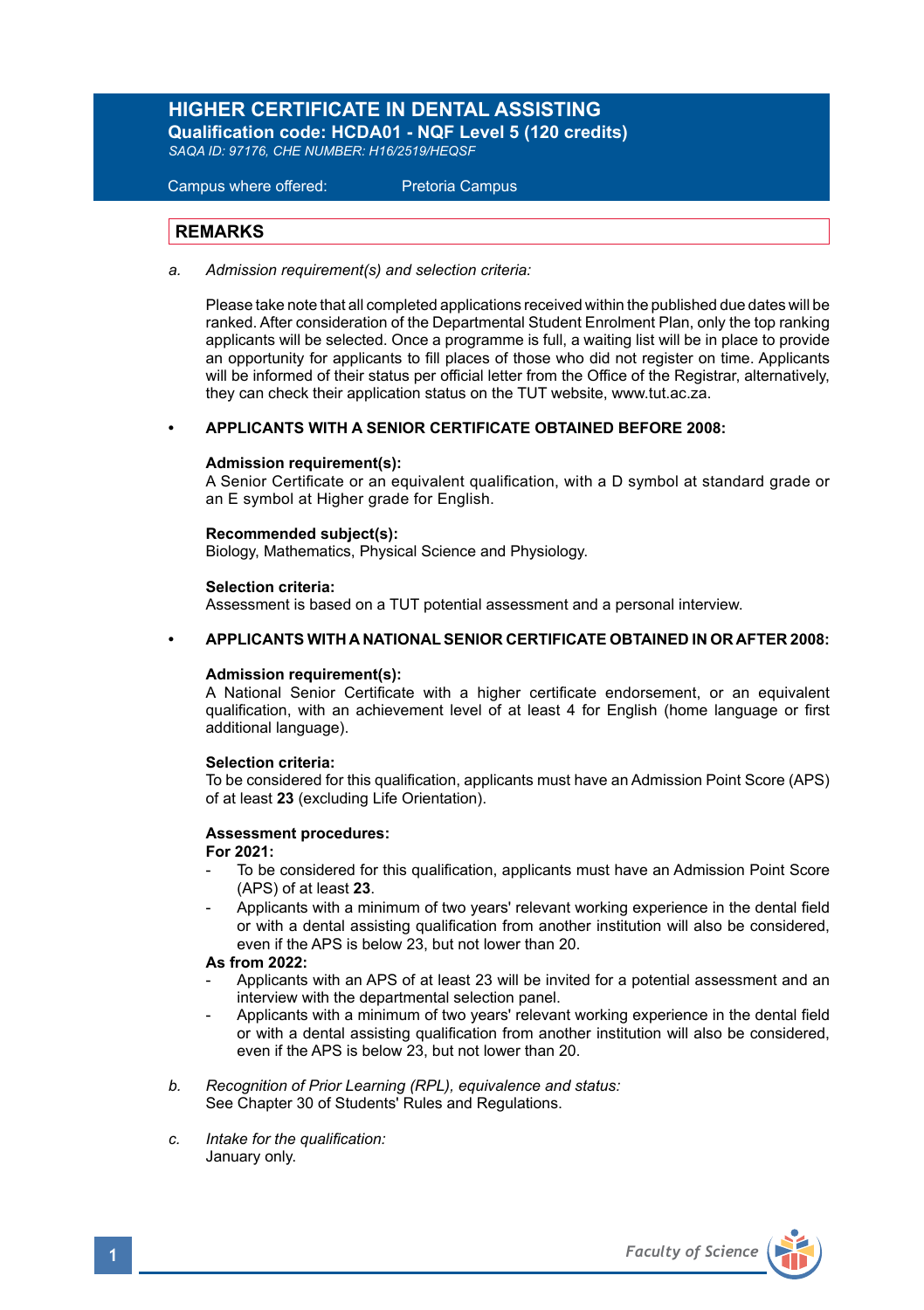*d. Presentation:*

Day classes offered over one year or block mode classes offered over two years. Block-mode classes are only applicable to students already employed at a dental practice.

- *e. Minimum duration:* A minimum of one or two years (depending on the programme offering).
- *f. Exclusion and readmission:* See Chapter 2 of Students' Rules and Regulations.
- *g. Other requirements:* A valid first-aid certificate. First-aid programmes are arranged by the University. Immunisation against Hepatitis B is compulsory.
- *h. Work-Integrated Learning:* See Chapter 5 of Students' Rules and Regulations.

# **CURRICULUM**

## **YEAR MODULES**

| CODE                                 | <b>MODULE</b>                | <b>NOF-L</b> | <b>CREDIT</b> |
|--------------------------------------|------------------------------|--------------|---------------|
| <b>DAP105C</b>                       | Dental Assisting Practical I | (5)          | (21)          |
| <b>DPM105C</b>                       | <b>Dental Practice</b>       | (5)          | (21)          |
|                                      | Management I                 |              |               |
| <b>OAP105C</b>                       | Oral Anatomy and             | (5)          | (20)          |
|                                      | Pathology I                  |              |               |
| <b>TDA105C</b>                       | Dental Assisting Theory:     | (5)          | (12)          |
|                                      | Dental Assisting I           |              |               |
| <b>TDR105C</b>                       | Dental Assisting Theory:     | (5)          | (10)          |
|                                      | Dental Radiography I         |              |               |
| <b>WDA105C</b>                       | Work-Integrated Learning     | (5)          | (36)          |
|                                      |                              |              |               |
| TOTAL CREDITS FOR THE QUALIFICATION: |                              |              | 120           |

# **MODULE INFORMATION (OVERVIEW OF SYLLABUS)**

The syllabus content is subject to change to accommodate industry changes. Please note that a more detailed syllabus is available at the Department or in the study guide that is applicable to a particular module. At time of publication, the syllabus content was defined as follows:

# **D**

## **DENTAL ASSISTING PRACTICAL I (DAP105C) PRACTICAL EVALUATION**

## *(Module custodian: Department of Sport, Rehabilitation and Dental Sciences)*

General orientation and maintenance of the dental surgery, clinical asepsis, clinical dental disciplines, the processing of X-ray film, the preparation of dental materials. (Total tuition time: ± 110 hours)

## **DENTAL ASSISTING THEORY: DENTAL ASSISTING I (TDA105C) 1 X 3-HOUR PAPER**

*(Module custodian: Department of Sport, Rehabilitation and Dental Sciences)* Dental terminology, disinfection and sterilisation, anesthetics, dental disciplines and dental materials. (Total tuition time: ± 80 hours)

# **DENTAL ASSISTING THEORY: DENTAL RADIOGRAPHY I (TDR105C) 4 X 2-HOUR PAPER**

#### *(Module custodian: Department of Sport, Rehabilitation and Dental Sciences)* Basic principles of X-rays, principles of radiographic examination techniques and preventive methods. (Total tuition time: ± 80 hours)